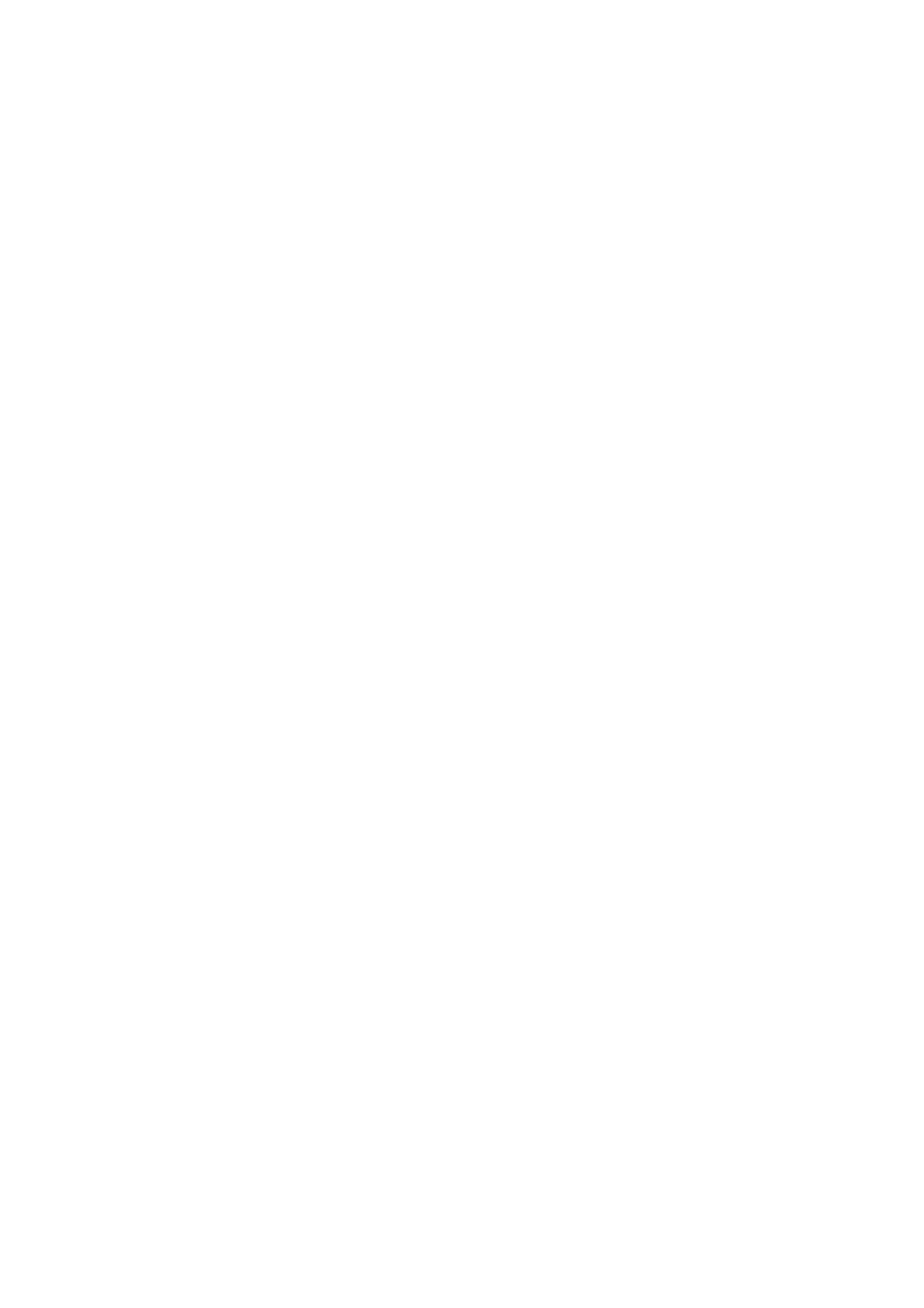## 1. Introduction

A variety of <sup>p</sup>henomena which are of interest for basic sciences and technology occur in systems consisting of two ionic solutions separated by <sup>a</sup> semipermeable membrane. The actual applications range from waste water treatment (see, for example, [1]) to drug delivery [2]. In addition membrane osmometry is often used to identify the principal interactionsin protein solutions (see, [3–9]).

Proteins are often <sup>p</sup>ictured as highly asymmetric electrolytes; their properties are influenced by attractive interaction between <sup>a</sup> protein molecule and oppositely charged small ions (counterions) in the solution. This attraction leads to accumulation of counterions in the vicinity of proteins. Due to electrostatic repulsion the small ions carrying the charge of the same sign as proteins (called co-ions)are pushed away from the protein. This effect is an origin of the so–called Donnan electrolyte exclusion [10]. Presence of high concentration of simple electrolyte affects stability of these systems; in addition to concentration the composition of added electrolyte is also important. It is the valency of counterions which matters - the solutions containing divalent or trivalent counterions are less stable than those having monovalent counterions. Further, chemical nature of the ions present in <sup>a</sup> system may <sup>p</sup>lay <sup>a</sup> role in shaping the properties of protein solutions. For this reason the potential of mean force between proteins is difficult to model [11] (see also [12–14]). There are other features which separate proteins from somehow simpler colloidal or micellar systems, for example, protein molecules posses an ability to form dimers. The main purpose of present study is to explore the effect of presence of dimerized protein to thermodynamic and structural properties of these solutions.

A model solution in which protein molecules can exist in forms of monomers and dimers has been preliminary investigated for the simple electrolyte–free systems using the integral equation technique. The results published in reference [15] indicate that the short–range attraction between proteins, and consequently <sup>a</sup> formation of dimers, <sup>y</sup>ields <sup>a</sup> significant decrease of the osmotic pressure for the model protein solution. In the paper mentioned above, solutions containing only proteins and counterions were investigated. <sup>A</sup> more interesting and also more realistic case (proteins are not stable in water) would consider protein –electrolyte (buffer) mixture.

In the present contribution we consider the equilibrium between sim<sup>p</sup>le electrolyte on one and electrolyte–protein mixture on the other sideof the semi–permeable membrane. The difference in osmotic pressures

across the membrane can be measured experimentally [3, 8, 9]; this is so–called Donnan pressure. In what follows we present new computer simulations and integral equation calculations for model protein – electrolyte mixtures where 'protein' molecules can form dimers. Both thermodynamic (excess internal energy, Donnan pressure) and structural parameters (distribution functions) are calculated for various fractions of protein dimers in the system. The validity of integral–equation theories is assessed by comparison with the new Monte Carlo simulations for the same model while, on the other hand, these theories are used to analyzeexperimental data for Donnan pressure in several protein systems.

# 2. Modelling of Protein in Solution

In the present calculation the ions are <sup>p</sup>ictured as hard spheres carrying different charges and of various sizes. We consider <sup>a</sup> multi–componentsolution containing (i) multivalent spherical protein molecules  $p$  with the charge  $eZ_p$ , diameter  $\sigma_p$  and number density  $\rho_p$ , (ii) small spherical counterions c with the charge  $eZ_c$ , diameter  $\sigma_c$  and number density  $\rho_c$ and (iii) small co-ions a with the charge  $eZ_a$ , diameter  $\sigma_a$  and number density  $\rho_a$ . Here e denotes the elementary charge and the solvent is represented as a continuum with dielectric constant  $\epsilon = 78.5$ . The charges are assumed to be located in centers of spherical particles. The pairpotential acting between the centers  $\alpha$  and  $\beta$  (we only consider those belonging to different particles) is

$$
U_{\alpha\beta}(r) = U_{\alpha\beta}^{HS}(r) + U_{\alpha\beta}^{C}(r)
$$
\n(2.1)

,

where

$$
U_{\alpha\beta}^{HS}(r) = \begin{cases} \infty, & r \le \sigma_{\alpha\beta} = (\sigma_{\alpha} + \sigma_{\beta})/2 \\ 0, & r > \sigma_{\alpha\beta} = (\sigma_{\alpha} + \sigma_{\beta})/2 \end{cases}
$$
  

$$
U_{\alpha\beta}^{C}(r) = Z_{\alpha}Z_{\beta}e^{2}/(4\pi\epsilon_{0}\epsilon r).
$$

To account <sup>a</sup> protein association we assume, that certain number of protein molecules (their number density is  $\rho_d$ ) form dimers. In other words, the fraction of protein molecules  $x_p = \rho_d/\rho_p$  is dimerized, i.e. they form a rigid dimer with the distance between centers  $L=\sigma_p$ . The number density of dimers is therefore equal to  $\rho_d/2$ , and if we denote the number density of monomers by  $\rho_m$  we obtain the equality  $\rho_p = \rho_m + \rho_d$ .<br>The electron substitute condition

The electroneutrality condition

$$
\sum_{\alpha} \rho_{\alpha} Z_{\alpha} = 0 \tag{2.2}
$$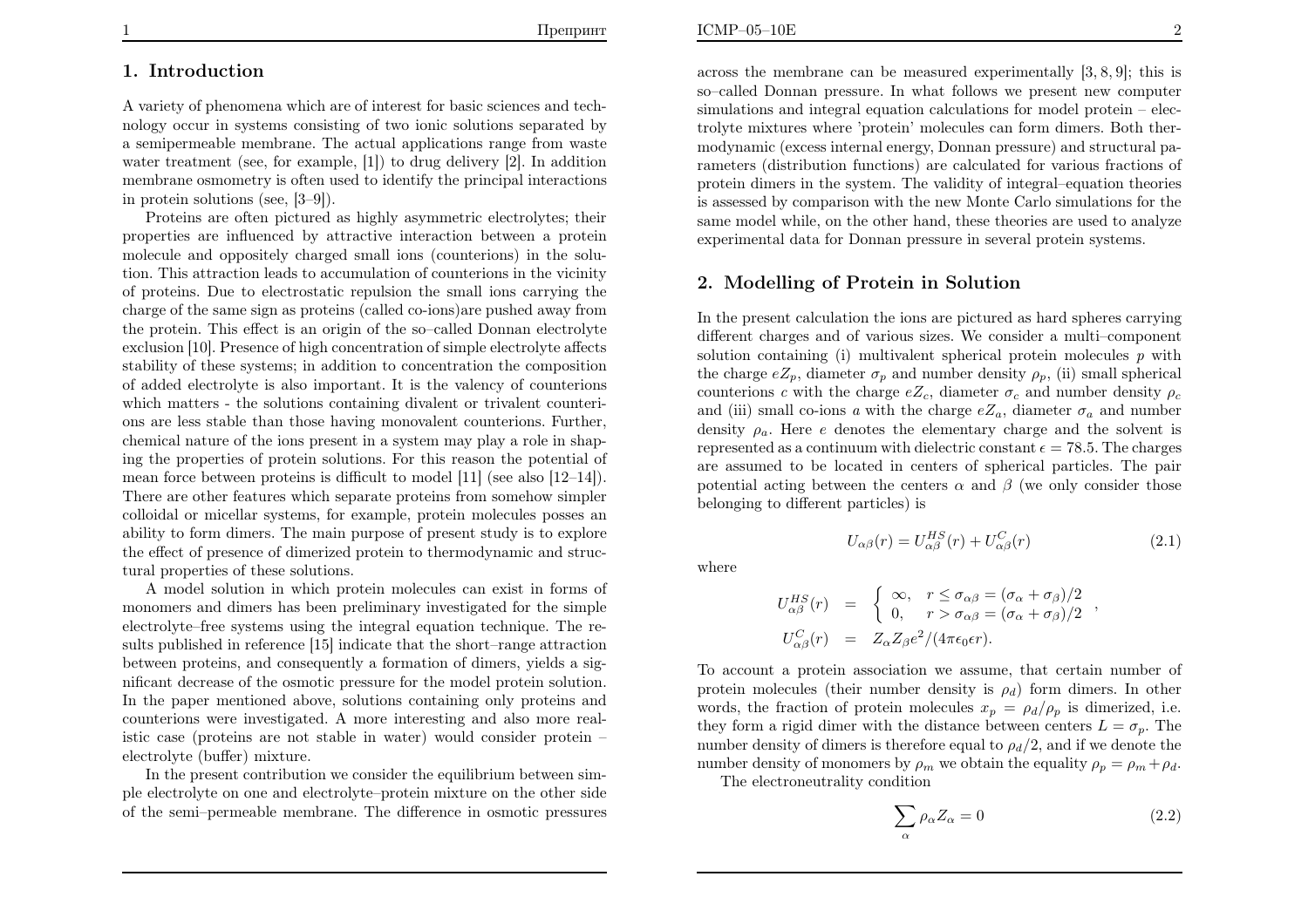applies for the system, where subscript  $\alpha$  can be  $p, c$  and  $a$ , denoting the species in solution.

### 3. Integral Equation Theory

The model of protein solution described above was solved to obtain structural and thermodynamic properties using two-density theory for site-site interaction [16–18]. The corresponding Ornstein–Zernike (OZ)equation for this system reads:

$$
\mathbf{H}_{\alpha\beta}(\mathbf{r}_{12}) = \mathbf{C}_{\alpha\beta}(\mathbf{r}_{12}) + \sum_{\eta} \int \mathbf{C}_{\alpha\eta}(\mathbf{r}_{13}) \rho_{\eta} \mathbf{H}_{\eta\beta}(\mathbf{r}_{32}) d\mathbf{r}_{3}
$$
(3.1)

where  $\mathbf{H}_{\alpha\beta}$ ,  $\mathbf{C}_{\alpha\beta}$ , and  $\rho_{\eta}$  are the matrices of the following form

$$
\mathbf{H}_{\alpha\beta}=\left[\begin{array}{cc}h_{\alpha\beta}^{00} & h_{\alpha\beta}^{01}\\h_{\alpha\beta}^{10} & h_{\alpha\beta}^{11}\end{array}\right],\mathbf{C}_{\alpha\beta}=\left[\begin{array}{cc}c_{\alpha\beta}^{00} & c_{\alpha\beta}^{01}\\c_{\alpha\beta}^{10} & c_{\alpha\beta}^{11}\end{array}\right],\boldsymbol{\rho}_{\alpha}=\left[\begin{array}{cc}\rho_{\alpha} & \rho_{\alpha}\\ \rho_{\alpha} & 0\end{array}\right],
$$

Here  $c_{ij}^{\alpha\beta}(r)$  and  $h_{ij}^{\alpha\beta}(r)$  are direct and total correlation functions, respectively. Subscripts  $\alpha$  and  $\beta$  denote species and stand for  $\alpha, \beta = m, c, a, d$ and upper indices denote bonding states. In this way  $i = 0$  correspond to non–bonded state and  $i = 1$  to the bonded state [17, 18]. Relation between the site–site radial distribution function  $g_{\alpha\beta}(r)$  and partial radial distribution functions is

$$
g_{\alpha\beta}^{ij}(r) = h_{\alpha\beta}^{ij}(r) + \delta_{i0}\delta_{j0} \text{ and}
$$

$$
g_{\alpha\beta}(r) = \sum_{ij} g_{\alpha\beta}^{ij}
$$
(3.2)

where  $\delta_{ij}$  is the Kroneker delta.

The set of Ornstein–Zernike equations (3.1) has to be supplemented by the additional relation between direct and total correlation functions. In this study we are using polymer hypernetted–chain (PHNC) approximation and polymer mean spherical approximation (PMSA), which arebriefly described in the next Section.

#### 3.1. Polymer HNC Closure

Polymer hypernetted–chain closure equations can be written in the following form [17, 18]

$$
g^{00}_{\alpha\beta}(r) = \exp(-\beta U_{\alpha\beta}(r) + t^{00}_{\alpha\beta}(r)),
$$

where

$$
\Delta_{\alpha\beta}^{ij}(r) = \delta_{i1}\delta_{j1}\frac{\delta_{\alpha p}\delta_{\beta p}}{4\pi\rho_d\sigma_{pp}^2}\delta(r-\sigma_{pp}),\tag{3.4}
$$

 $δ(x)$  is the Dirac delta-function and  $t_{\alpha\beta}^{ij}(r) = h_{\alpha\beta}^{ij}(r) - c_{\alpha\beta}^{ij}(r)$ .<br>The Owntain Zamila constitue (0,1) to rath worth DIN

 The Ornstein–Zernike equations (3.1) together with PHNC closure relations (3.3) form <sup>a</sup> closed set of equations to be solved numerically. Once the solution is obtained it can be used to calculate thermodynamic properties for the model solution, including the excess Helmholtz freeenergy  $F^{ex}$ , excess chemical potential  $\mu_{\alpha}^{ex}$ , and excess osmotic pressure  $P^{ex}$ . The relevant expressions are [17–19]

$$
-\beta \frac{F^{ex}}{V} = \frac{1}{2} \sum_{\alpha\beta} \int d\mathbf{r} \left\{ \left[ \rho_{\alpha} \tilde{\mathbf{C}}_{\alpha\beta}(r) \rho_{\beta} \right]^{00} - \frac{1}{2} \text{Tr} \left[ \rho_{\alpha} \tilde{\mathbf{H}}_{\alpha\beta}(r) \rho_{\beta} \tilde{\mathbf{H}}_{\beta\alpha}(r) \right] \right\}
$$

$$
-\frac{1}{16\pi^3} \int d\mathbf{k} \sum_{\alpha} \text{Tr} \left[ \rho_{\alpha} \tilde{\mathbf{C}}_{\alpha\alpha}(k) + \sum_{\beta} \rho_{\alpha} \Delta_{\alpha\beta}(k) \rho_{\beta} \tilde{\mathbf{C}}_{\beta\alpha}(k) \right]
$$

$$
-\frac{1}{16\pi^3} \int d\mathbf{k} \ln \det \left[ \mathbf{1} - \rho \mathbf{C}(\mathbf{k}) \right] \tag{3.5}
$$

$$
-\beta \rho_{\alpha} \mu_{\alpha}^{ex} = \sum_{\beta} \int d\mathbf{r} \left\{ \left[ \rho_{\alpha} \tilde{\mathbf{C}}_{\alpha\beta}(r) \rho_{\beta} \right]^{00} - \frac{1}{2} \text{Tr} \left[ \rho_{\alpha} \tilde{\mathbf{H}}_{\alpha\beta}(r) \rho_{\beta} \mathbf{T}_{\beta\alpha}(r) \right] \right\},\tag{3.6}
$$

$$
\beta P^{ex} = -\beta \frac{F^{ex}}{V} + \sum_{\alpha} \beta \rho_{\alpha} \mu_{\alpha}^{ex},\tag{3.7}
$$

where the following notation is used:  $\tilde{\mathbf{C}}_{\alpha\beta}(r) = \mathbf{C}_{\alpha\beta}(\mathbf{r}) - \mathbf{\Delta}_{\alpha\beta}(\mathbf{r}), \mathbf{C}(k)$ and  $\rho$  are the matrices with the elements  $\mathbf{C}_{\alpha\beta}(k)$  and  $\rho_{\alpha}$ , respectively while  $\left[\ldots\right]^{00}$  denotes 00 element of the corresponding matrix.

#### 3.2. Polymer MSA Closure

Polymer mean spherical approximation is <sup>a</sup> multi–density version of theregular mean spherical theory. For the model studied here we have [20,21]

$$
\begin{cases}\nc_{\alpha\beta}^{ij}(r) = -\beta \delta_{i0} \delta_{j0} U_{\alpha\beta}^C(r) + \Delta_{\alpha\beta}^{ij}(r), & r \ge \sigma_{\alpha\beta} = (\sigma_{\alpha} + \sigma_{\beta})/2 \\
h_{\alpha\beta}^{ij}(r) = -\delta_{i0} \delta_{j0}, & r < \sigma_{\alpha\beta} = (\sigma_{\alpha} + \sigma_{\beta})/2\n\end{cases}
$$
, (3.8)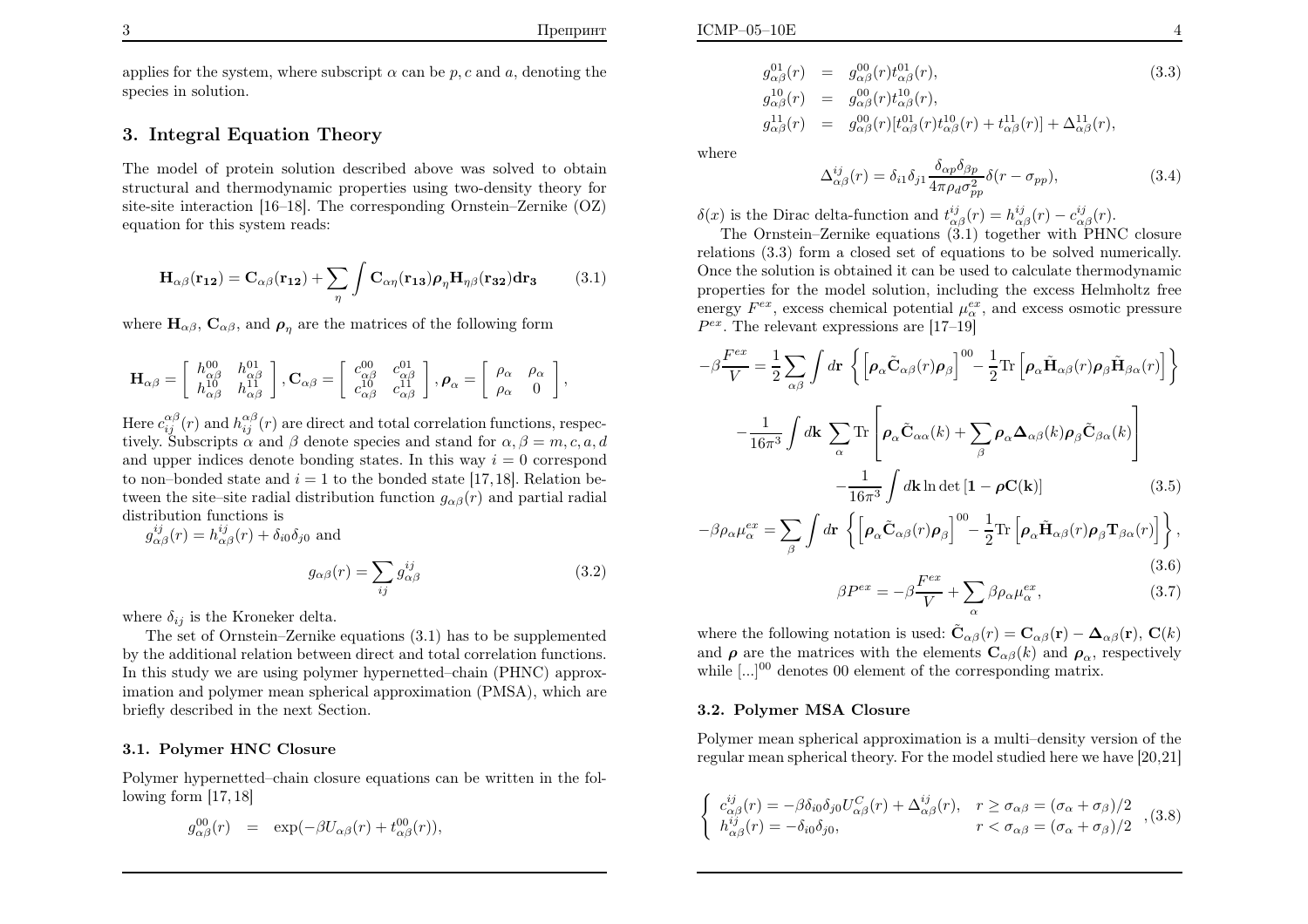Solution of the Ornstein–Zernike equation with the polymer mean spherical closure has been derived earlier for the genera<sup>l</sup> case of the multicomponent mixture of charged chain-like molecules [21]. For this reason we omit the details of derivation here, and only present the final expressions relevant for our model. The solution of polymer MSA [21] can be reduced to the solution of one single nonlinear algebraic equation for the scalingparameter  $\Gamma$  as introduced by Blum [22, 23]. For our model the equation for  $\Gamma$  takes the following form

$$
\Gamma^2 = \pi \beta^* \sum_{\alpha} \rho_{\alpha} \left[ \Gamma_{\alpha} \left( z_{\alpha} - \frac{\pi \sigma_{\alpha}^2 \tilde{P}_n}{2\Delta + \pi \tilde{\Omega}_n} \right) \right]^2
$$

$$
+ \pi \beta^* \rho_d \Gamma_d^3 \left( z_p - \frac{\pi \sigma_p^2 \tilde{P}_n}{2\Delta + \pi \tilde{\Omega}_n} \right)^2 \tag{3.9}
$$

where  $\beta^* = e\beta/\epsilon$ ,  $\Delta = 1 - \pi/6 \sum_{\alpha} \rho_{\alpha} \sigma_{\alpha}^3$ ,  $\Gamma_{\alpha} = (1 + \sigma_{\alpha} \Gamma)^{-1}$ ,

$$
\tilde{P}_n = \sum_{\alpha} \rho_{\alpha} \sigma_{\alpha} z_{\alpha} \Gamma_{\alpha} + \frac{1}{2} \rho_d \sigma_p z_p \Gamma_p^2, \qquad \tilde{\Omega}_n = \sum_{\alpha} \rho_{\alpha} \sigma_{\alpha}^3 \Gamma_{\alpha} + \frac{1}{2} \rho_d \sigma_p^3 \Gamma_p^2
$$
\n(3.10)

Knowledge of the scaling parameter  $\Gamma$  allows one to calculate thermodynamic properties of the model. Following Bernard and Blum [24, 25], we have

$$
\beta \frac{U^{el}}{V} = -\beta^* \left[ \Gamma \sum_{\alpha} \rho_{\alpha} z_{\alpha}^2 \Gamma_{\alpha} - \frac{1}{2} \rho_d \frac{z_p^2 \Gamma_p^2}{\sigma_p} + \frac{\pi \tilde{P}_n^2}{2\Delta + \pi \tilde{\Omega}_n} \right], \qquad (3.11)
$$

$$
\beta F = \beta F^{ref} + \beta U^{el} + \frac{\Gamma^3}{3\pi},\tag{3.12}
$$

$$
\beta P = \beta P^{ref} - \frac{2\Gamma^3}{3\pi} - \frac{4\beta^*}{\pi} \left(\frac{\pi \tilde{P}_n}{2\Delta + \pi \tilde{\Omega}_n}\right)^2, \tag{3.13}
$$

$$
\beta \mu_{\alpha} = \beta \mu_{\alpha}^{ref} + \beta \Delta \mu_{\alpha}^{el},\tag{3.14}
$$

where

$$
-\Delta\mu_{\alpha}^{el} = z_{\alpha}^{2} \Gamma_{\alpha} \left( \Gamma - \frac{\Gamma_{\alpha}}{2\sigma_{\alpha}} \delta_{\alpha d} \right) + z_{\alpha} \Gamma_{\alpha} \frac{\pi \tilde{P}_{n}}{2\Delta + \pi \tilde{\Omega}_{n}} (2z_{\alpha} + \sigma_{\alpha} \Gamma_{\alpha} \delta_{\alpha d})
$$

$$
-\sigma_{\alpha}^{3} \left( \frac{\pi \tilde{P}_{n}}{2\Delta + \pi \tilde{\Omega}_{n}} \right)^{2} \left( \Gamma_{\alpha} \left( 1 + \frac{1}{2} \Gamma_{\alpha} \delta_{\alpha d} \right) - \frac{1}{3} \right), \qquad (3.15)
$$

where  $U^{el}$  is the electrostatic contributions to the internal energy. As usual  $F$  and  $P$  stand for the Helmoltz free energy and pressure, respectively. The superscript "ref" denotes the corresponding properties of the reference system, which is represented by the same system of particles but with all charges equa<sup>l</sup> to zero. The properties of such reference system were calculated using the thermodynamic perturbation theory of Wertheim [17, 26].

#### 3.3. Monte Carlo Simulation Details

In the present work ordinary canonical Monte Carlo simulations following the standard Metropolis' scheme were used, applying the integrated MC/MD/BD simulation package Molsim [27]. In all cases <sup>a</sup> total of <sup>40</sup> protein molecules and an equivalent number of counterions and co-ions (the latter determine the concentration of simple electrolyte) to satisfy the electroneutrality condition Eq. 2.2 were <sup>p</sup>laced in the simulation cell. We assume that the configurational energy of the model system ispairwise additive; the pair potentials are <sup>g</sup>iven by Eq. 2.2.

To minimize finite system size effects, the Ewald summation method [28] was used. In calculating statistics, averages were collected at least over 200,000 attempted Monte Carlo steps per particle, after an equilibration run of 50,000 configurations.

The various distribution functions were obtained via the histogram method using <sup>a</sup> 0.02 nm bin width, and <sup>a</sup> chemical potential of <sup>a</sup> simple electrolyte by Widom's test particle insertion procedure.

Excess internal energy was calculated very precisely with relativestandard deviation less than  $1 \cdot 10^{-4}$ , and the *first* bin of radial distribution functions was obtained with maximum relative standard deviation less than <sup>0</sup>.5%, as well as the excess chemical potential of the simple electrolyte.

## 4. Results

### 4.1. Theory Versus Simulations

This section contains comparison between the theoretical results obtained from the integral equation approac<sup>h</sup> based on the PMSA and PHNC approximations and new Monte Carlo simulation data. The calculations are based on the model lysozyme solution  $(M=17000 \text{ g/mol})$ in presence of 0.1 <sup>M</sup> sodium chloride. The protein monomer was assumed to be a sphere with diameter  $\sigma_p = 34.4 \text{ Å}$  and  $Z_p = 14$ . The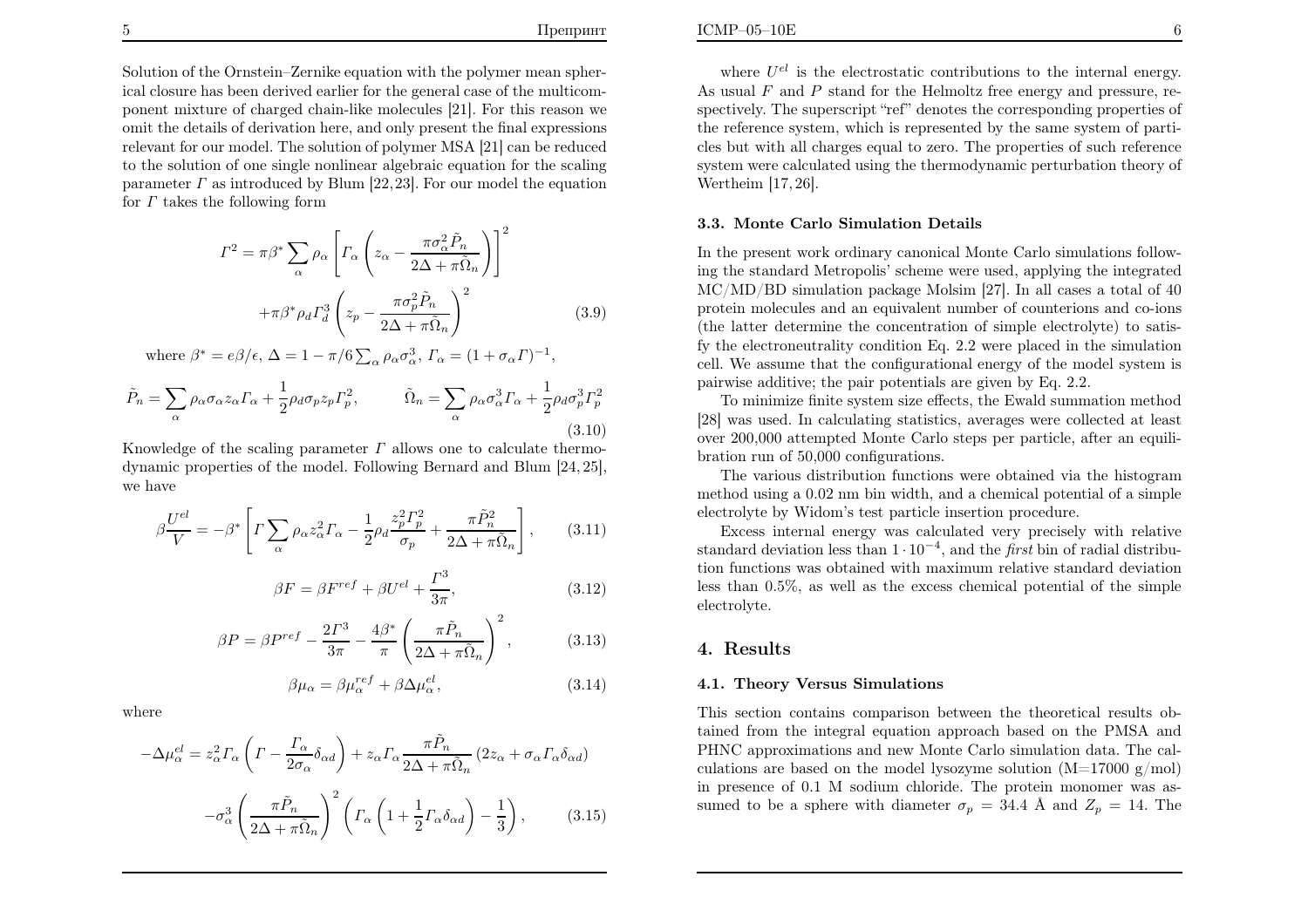

Figure 1. Protein–counterion radial distribution functions of the  $-14:+1$ polyelectrolyte at  $C_p$ =100 g/l in mixture with 0.1 M solution of +1:-1 electrolyte. Solid line and squares denote HNC and MC results for fully dimerized case, dashed line and triangles are the polymer HNC and MCresults for monomer case.

monovalent counterions and co–ions are spherical particles with diameter  $4 \text{ Å}$ . It is assumed that the proteins can form dimers; the fraction of dimers in solution was varied from  $x_p=0$ , (50%) to 100%. The structure is presented in forms of various distribution functions for protein concentration 100 g/l. Thermodynamic properties (excess internal energy, osmotic pressure, etc) are <sup>g</sup>iven as <sup>a</sup> functions of protein concentration ranging from <sup>10</sup> to <sup>100</sup> g/l. First we present the results for distributionfunctions <sup>g</sup>iven in Figures 1–4.

Center–Center Distribution Functions: In Figure <sup>1</sup> we show the counterion–protein distribution functions as obtained by the Monte Carlo method and the Polymer HNC theory. The squares and full lineapply to fully dimerized case  $x_p=1$  and triangles and dotted line to  $x_p=0$ (only monomers present). As expected there is stronger accumulation of counterions around proteins in the case when the latter form dimers. Agreement between the theory and simulation is good.

Next in Figure <sup>2</sup> we present the counterion–counterion distributionfunction. There is a very small difference in shape for  $x_p=0$  and  $x_p=1$ cases, and for this reason only the results for solution with dimerized



Figure 2. Counterion–counterion radial distribution functions for the same mixture as shown in Fig. 1. Electrolyte concentrations and notation as for Fig. 1.

proteins are shown. A small hump at  $r = 40 \text{ Å}$  indicates that counterions are most likely to be distributed on the opposite sides of the protein molecule. Such <sup>a</sup> shape of the c-c distribution function is typical forhighly asymmetric electrolytes and has been noticed before [29, 30].

In contrast to this observation, the co-ion–protein distribution functions displayed in Figure 3 are significantly different in the two  $(x_p=0)$ and  $x_p=1$ ) examples. For fully dimerized case the co-ions are strongly pushed out of the domain of the protein dimer; this is so–called Donnan exclusion effect which causes unequa<sup>l</sup> distribution of electrolyte in themembrane equilibrium experiment (see, for example, [10, 31, 32]).

In Figure <sup>4</sup> we see the resulting protein–protein site–site distribution; only the intermolecular part is shown. We see that dimerized proteins are, as result of twice higher charge, distributed at larger distances from each other than monomers. This result is expected for solutions with monovalent counterions but for more highly coupled systems (low dielectric constant and/or multivalent counterions) the situation may bedifferent as shown before by Hribar and Vlachy [30, 33, 34].

**Osmotic Properties:** In Figure 5 we show the excess pressure  $\Delta P =$  $P - P_{id}$  calculated for a protein–electrolyte mixture as a function of protein concentration (in grams per liter). For this calculation the protein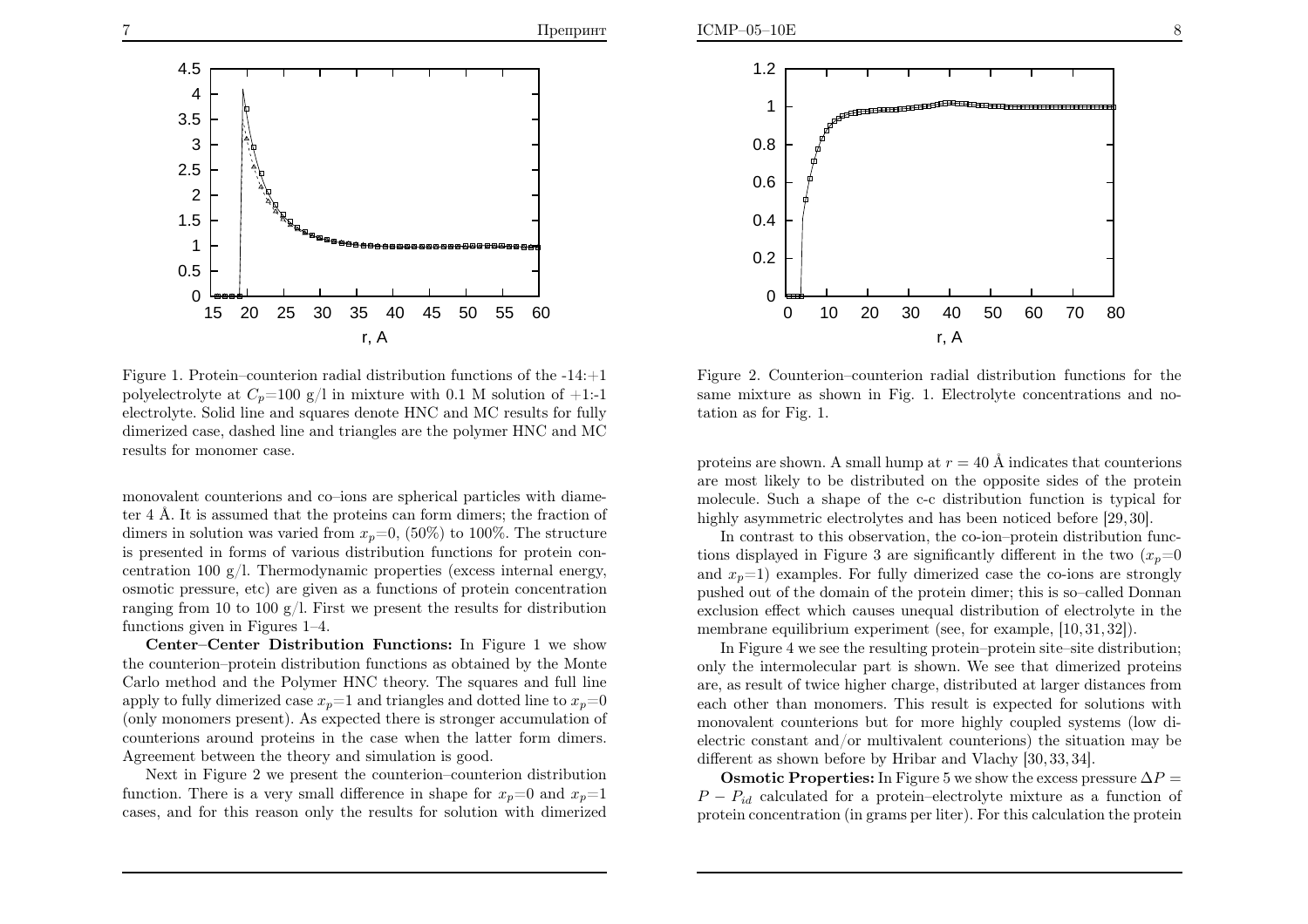

Figure 3. Protein–co-ion distribution functions; the concentrations andnotation as for Fig. 1.



Figure 4. Protein–protein distribution functions. Other as for Fig. <sup>1</sup>



Figure 5. An excess pressure in the mixture of  $-14:+1$  and  $+1:-1$  electrolytes;  $C_p=100 \text{ g/l}$ , while the concentration of simple electrolyte was 0.1 M.

molecules are assumed to be in form of monomers. The polymer HNC and MSA results (the solid and broken lines) together with the Monte Carlo data (symbols) are shown. It is evident from this <sup>p</sup>lot that PMSA approac<sup>h</sup> <sup>y</sup>ield results which are too high with respect to simulations, while the PHNC calculations are quite close to the Monte Carlo results.

Next we present the results for the Donnan pressure. We consider the equilibrium distribution of simple electrolyte between an aqueous protein–electrolyte mixture and an aqueous solution of the same electrolyte. The two solutions are separated by <sup>a</sup> membrane permeable to water and all small ions but not to the protein molecules. The thermodynamic equilibrium across the membrane requires that for each permeable charged species and water the electrochemical potential is the same on both sides of the membrane. In literature this situation is known as Donnan equilibrium and the resulting Donnan pressure is an important measurable quantity (see, for example, [3,4,6–9]). The experimental Donnan pressure data are often used to identify principal interactions in protein solutions. In theory the Donnan pressure can be evaluated as <sup>a</sup> difference between the osmotic pressures in the two compartments being in equilibrium as described before. Numerical error associated with such <sup>a</sup> procedure may be significant since the resulting Donnan pressure isusually much smaller than the two individual osmotic pressures. This is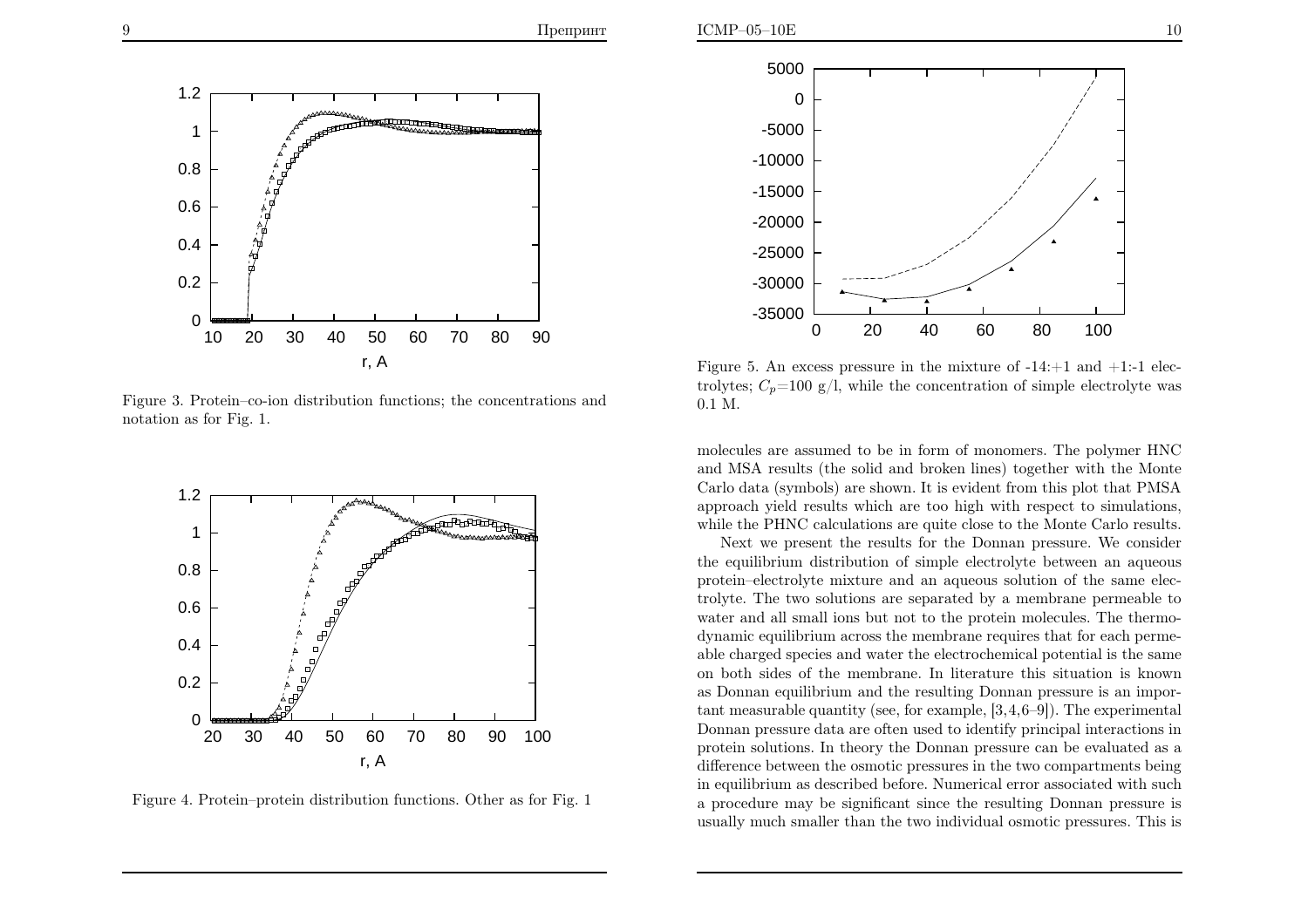

Figure 6. Osmotic pressure for the model lysozyme solutions (with  $x_p =$  0, <sup>0</sup>.5, <sup>1</sup>) as <sup>a</sup> function of the protein concentration. The concentration of the added +1:-1 electrolyte is 0.1 M. The polymer HNC results aredenoted by solid lines, PMSA by dashed lines and MC data by symbols.

especially true when <sup>a</sup> low-molecular electrolyte is added in excess to theprotein.

The results for Donnan pressure are <sup>g</sup>iven in Figure <sup>6</sup> as <sup>a</sup> function of concentration in grams of protein per liter. The concentration of lowmolecular  $+1$ :-1 electrolyte is 0.1 M in this case. Triangles denote Monte Carlo data for  $x_p=0$ , and the full and dotted curves the PHNC and PM-SA results for this case. Both theories seem to be in fair agreement with the computer simulation, except perhaps for low protein concentrations. Note that in the latter case the numerical errors are large. In this figure we also present result for cases  $x_p=0.5$ , 1 (two lower bands of the curves). The consistency between the two theories is quite encouragingand it also holds for cases with protein dimerization.

Excess Chemical Potential: In Figure <sup>7</sup> the excess chemical potential of simple electrolyte is <sup>g</sup>iven as <sup>a</sup> function of protein concentrationand for  $x_p=0$  (top panel – only monomers),  $x_p=0.5$  (center panel), and  $x_p=1$  (bottom panel – only dimers). The PHNC calculation (solid lines) is in better agreement with computer simulations (symbols) for the excess chemical potential; PMSA (broken lines) considerably overestimates this quantity.



Figure 7. Excess chemical potential of the  $+1$ :-1 electrolyte in mixture with the  $-14:+1$  model protein solution. The concentration of  $+1:$ -1 electrolyte is 0.1 M. Top pane<sup>l</sup> - 100% monomers (no dimers), center pane<sup>l</sup> - 50% monomers, bottom pane<sup>l</sup> - fully dimerized case.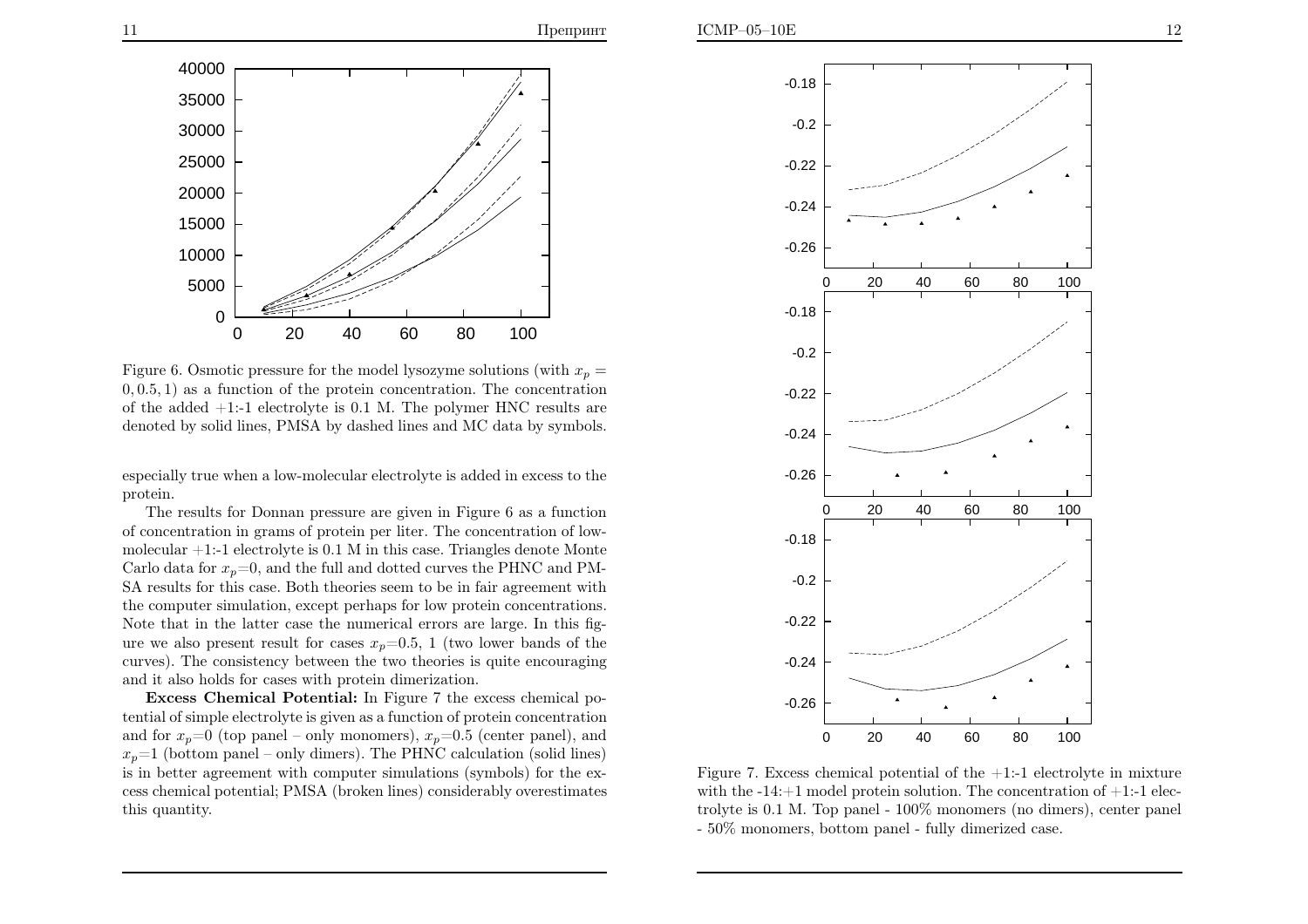

Figure 8. Osmotic coefficients as <sup>a</sup> function of concentration of BSA in 0.15 <sup>M</sup> sodium chloride electrolyte. Triangles, squares and circles denote experimental results for <sup>p</sup>H's 7.3, 5.4 and 4.5 respectively [3]. The solid lines denote the Polymer HNC results and the dashed lines PolymerMSA results.

### 4.2. Analysis of Experimental Data

This section contains short analysis of experimental results available in literature by using the integral equation theories described in previouschapters.

Bovine Serum Albumin: In Figure <sup>8</sup> we present the results for BSA solutions in mixture with 0.15 <sup>M</sup> sodium chloride in water at <sup>298</sup> <sup>K</sup> [3]. These experimental data were analyzed before using different theoretical approaches (see, for example, [4, 35–37]). The results for three different <sup>p</sup><sup>H</sup> values are <sup>g</sup>iven; we present the comparison between the experiment (pH=7.3 - triangles, 5.4 - squares, 4.5 - circles), PHNC (solid lines) and PMSA (broken lines). The diameters of counterions andco-ions are assumed to be equal to  $4.0 \text{ Å}$  in this calculation. The net protein charges  $Z_p$  are assumed to be -20.5, -9.3 and 4.1 for pH's 7.3, 5.4 and 4.5 correspondingly.

For <sup>p</sup><sup>H</sup> values 5.4 and 7.3 the analysis indicates small association with fraction of dimers less than 10% (about zero for <sup>p</sup>H=5.4). The degree of association is larger at  $pH=4.5$  where the best fit is obtained for degree of dimerization equa<sup>l</sup> to 50%.

Human Serum Albumin: Experimental results [8] for aqueous so-

lutions of HSA are fitted to the theoretical ones in Figure 9. Two ex amples are shown: in top pane<sup>l</sup> we present data for HSA solutions with $pH=8.0$  ( $Z_p=22$ ) and in bottom panel for  $pH=5.4$  ( $Z_p=0$ ). For simplicity we treat the buffer as  $+1$ :-1 size asymmetric electrolyte of the same ionic strength. In order to fit the experimental results the diameters of small ions are chosen to be equal  $\sigma_+ = 2.13 \text{ Å}$  and  $\sigma_- = 5.5 \text{ Å}$ . Our numerical analysis (best fit) suggests 80% dimerization for <sup>p</sup>H=8.0 and100% dimerization for <sup>p</sup>H=5.4.

Lysozyme Solutions: Similar analysis is for aqueous Lysozyme solutions in two different salts <sup>g</sup>iven in Figure 10. In top pane<sup>l</sup> we show the osmotic behavior of Lysozyme in sulphate buffer (ionic strength of buffer is high I=3 M) at pH=4.2  $(Z_p=+14)$  [7]. Again we treat the buffer as +1:-1 size asymmetric electrolyte; the diameters of small ionsare  $\sigma_+ = 2.13$  Å and  $\sigma_- = 4.5$  Å. The fraction of dimers seem to be zero in this case. In center and bottom pane<sup>l</sup> we show the experimental results for phosphate buffer at pH=7 and 8 ( $Z_p$ =+8/+7.5) [6], again no dimerization is found. The diameters of ions of simple electrolyte are $\sigma_+ = 2.13 \text{ Å} \text{ and } \sigma_- = 5.5 \text{ Å}.$ 

### 5. Conclusions

New theoretical and computer simulation results are presented for mixtures of highly asymmetric electrolytes modelling protein solutions. Protein molecules were assumed to exist as monomers and/or as dimers. In monomer forms they are hard spheres with charge in the center. Size and charge of the model protein is chosen to mimic aqueous solutions of Lysozyme. Simple ions which are also present in the system are modelled as charged hard spheres of different sizes but symmetric in charge (+1:-1electrolyte). In all cases the solvent is modelled as continuous dielectric.

The results for various center–center distribution functions are calculated for mixtures of protein monomers, dimers and  $+1$ :-1 simple electrolyte using the Polymer HNC theory. These data are compared with the machine calculations for the same model system. The agreement between theory and Monte Carlo simulations is reasonably good for the range of concentrations and charges studied here.

In addition to structural we also studied thermodynamic parameters of this systems as <sup>a</sup> function of protein concentration. One of them is the excess free energy for <sup>a</sup> pair of positive and negative ions. The results indicate that both theories PMSA and PHNC follow qualitatively the trend of computer simulations. They both overestimate value of theexcess free energy - polymer HNC is much closer to the Monte Carlo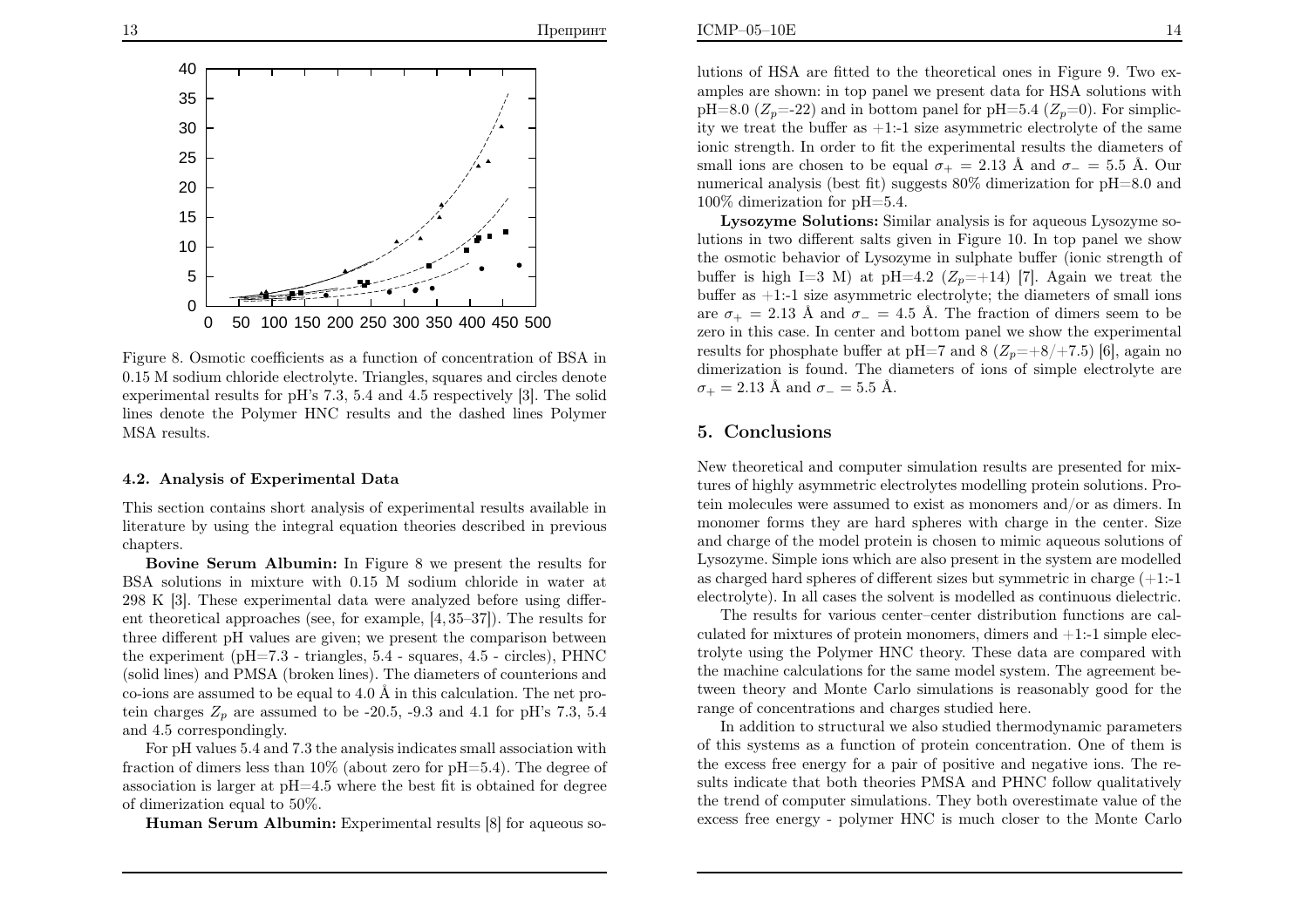

Figure 9. Osmotic coefficient as <sup>a</sup> function of the HSA concentration in $0.1$  M phosphate buffer; pH=8 (top panel), and pH =  $5.4$  (bottom panel). Lines denote MSA results, symbols are experimental data from [8].



Figure 10. Osmotic coefficient as a function of concentration of lysozyme in <sup>3</sup> <sup>M</sup> buffer at <sup>p</sup>H=4.2 (top panel), <sup>p</sup>H=7.0 (center panel) and 8.0 (bottom panel). Lines denote MSA results, symbols - experimental datafrom  $[6, 7]$ .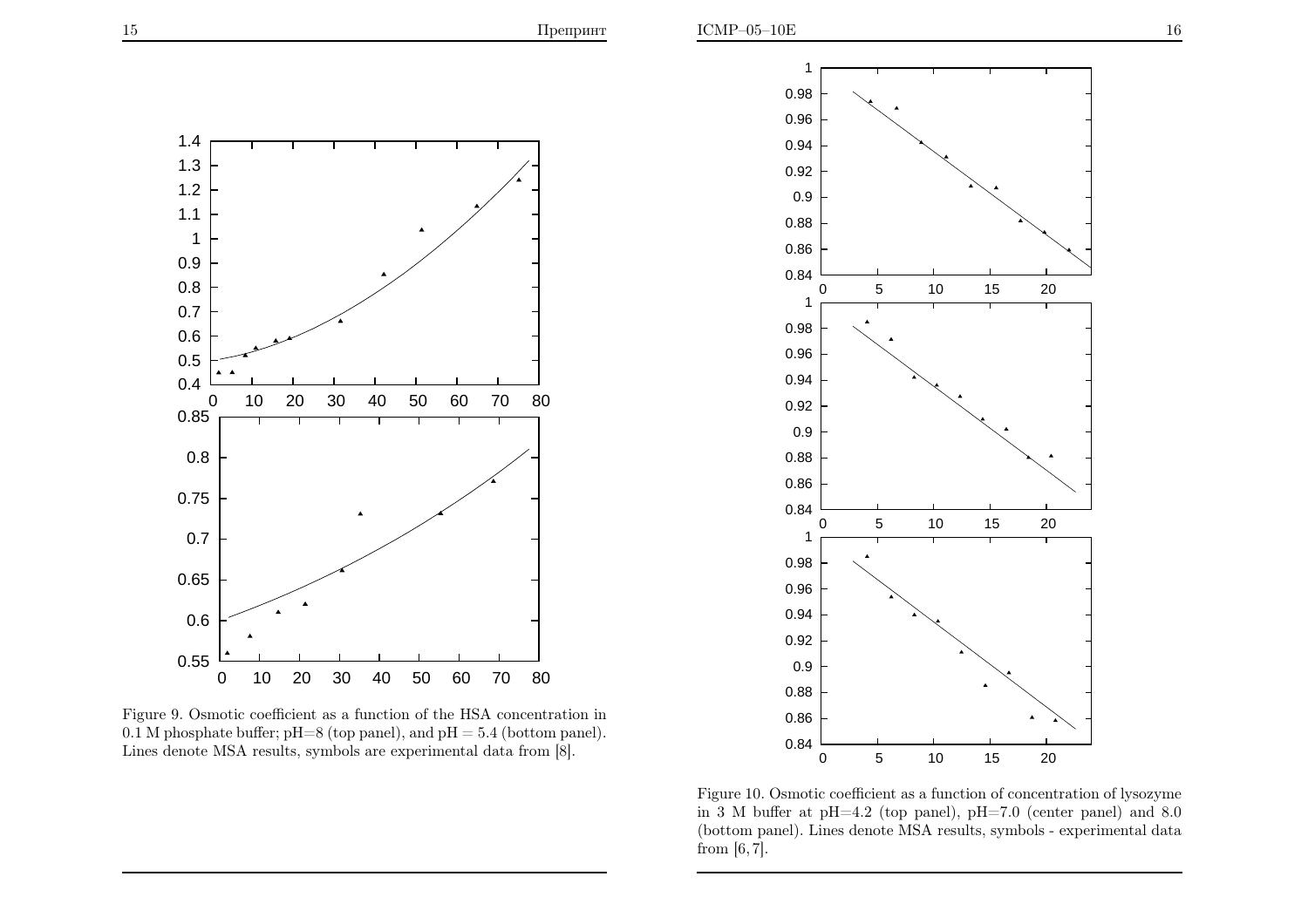In particular we were interested in the osmotic pressure built across the semi-permeable membrane when on side is protein-electrolyte mixture and just electrolyte on the other. This situation is called Donnan equilibrium and can often been encountered in biology or in technological processes. The theories and simulations are again in fair agreementfor this quantity.

The theory was finally applied to analyze the experimental data found in literature. Our analysis indicates that low values of the osmotic pressure found in literature can be rationalized by partial dimerization of the protein molecules. This is of course just one of the possible explanations. The model for the protein–electrolyte mixture used here is namely very crude. The most immediate improvements would require to treat the protein molecules with discrete surface charges and to model morerealistically the buffer solutions.

# References

- 1. A.Bhattacharya, P.Ghosh, Rev. Chem. Engn. <sup>20</sup>, <sup>111</sup> (2004).
- 2. G.B.Sukhorukov, A.Fery, M.Brumen, H.Mohwald, Phys. Chem.  $Chem. Phys. 6, 4078 (2004).$
- 3. V.L.Vilker, C.L.Colton, K.A.Smith, J.Colloid. Interface Sci. <sup>79</sup>, <sup>548</sup>(1981).
- 4. C.A.Haynes, K.Tamura, H.R.Korfer, H.W.Blanch, J.M.Prausnitz, J. Phys. Chem. <sup>96</sup>, <sup>95</sup> (1992).
- 5. A.George, W.W.Wilson, Acta Cristallog. D50, <sup>361</sup> (1994).
- 6. Y.U.Moon, R.A.Curtis, C.O.Anderson, H.W.Blanch, J.M.Prausnitz, J. Solution Chem. <sup>29</sup>, <sup>699</sup> (2000).
- 7. Y.U.Moon, C.O.Anderson, H.W.Blanch, J.M.Prausnitz, Fluid Phase $Eq. 168, 229 (2000).$
- 8. J.Rescic, V.Vlachy, A.Jamnik, O.Glatter, J. Colloid Interface Sci. <sup>239</sup>, <sup>49</sup> (2001)
- 9. Y.Z.Lin, Y.G.Li, Y.F.Lu, Acta Chim. Sinica **59**, 2110 (2001).
- 10. G.Kortüm 1965. *Treatise on Electrochemistry* pp. 389-94. London/New York: Elsevier.
- 11. R.Piazza, Curr. Opin. Coll. Interface Sci. <sup>8</sup>, <sup>512</sup> (2004).
- 12. R.A.Curtis, J.Ulrich, A.Montaser, J.M.Prausnitz, H.W.Blanch, Biotechnology & Bioenginnering **79**, 367 (2002).
- 13. F.W.Tavares, D.Bratko, J.M.Prausnitz, Current Opinion Coll. Interface Sci. <sup>9</sup>, <sup>81</sup> (2004).
- 14. C.Haas, J.Drenth, W.W.Wilson *J. Phys. Chem. B.* **103**, 2808 (1999).
- 15. Yu.V.Kalyuzhnyi, V.Vlachy J. Chem. Phys. <sup>108</sup>, <sup>7870</sup> (1998).
- 16. P.J.Rossky, R.A.Chiles, Mol. Phys. <sup>51</sup>, <sup>661</sup> (1984).
- 17. M.S.Wertheim, J. Stat. Phys. <sup>35</sup>, <sup>19</sup> (1984).
- 18. Yu.V.Kalyuzhnyi, P.T.Cummings, J. Chem. Phys. <sup>104</sup>, <sup>3325</sup> (1996).
- 19. P.Attard Mol. Phys. <sup>83</sup>, <sup>273</sup> (1994).
- 20. M.F.Holovko, Yu.V.Kalyuzhnyi, Mol. Phys. <sup>73</sup>, <sup>1145</sup> (1991).
- 21. Yu.V.Kalyuzhnyi, P.T.Cummings, J. Chem. Phys. <sup>115</sup>, <sup>540</sup> (2001);  $ibid.$   ${\bf 116}, {\bf 8637}\ ({\bf 2002}).$
- 22. L.Blum, Mol. Phys. <sup>30</sup>, <sup>1529</sup> (1975).
- 23. L.Blum, J.Høye, J. Phys. Chem. <sup>81</sup>, <sup>1311</sup> (1977).
- 24. O.Bernard, L.Blum, J. Chem. Phys. <sup>104</sup>, <sup>4746</sup> (1996).
- 25. O.Bernard, L.Blum, J. Chem. Phys. <sup>112</sup>, <sup>7227</sup> (2000).
- 26. M.S.Wertheim, J. Chem. Phys. <sup>85</sup>, <sup>2929</sup> (1986).
- 27. P. Linse, Molsim 3.6.7., Lund University, Sweden (2004).
- 28. M.P.Allen, D.J.Tildesley, 1989. Computer Simulations of Liquids, Oxford University Press, New York.
- 29. V.Vlachy, C.H.Marshall, A.D.J.Haymet J. Am. Chem. Soc. <sup>111</sup>, <sup>4160</sup> (1989).
- 30. V.Vlachy, Annu. Rev. Phys. Chem.,502, <sup>145</sup> (1999).
- 31. B.Hribar, V.Vlachy, L.B.Bhuiyan, C.W.Outhwaite J. Phys. Chem. B. <sup>104</sup>, <sup>11522</sup> (2000).
- 32. V.Vlachy, Langmuir <sup>17</sup>, <sup>399</sup> (2001).
- 33. B.Hribar, V.Vlachy, *J. Phys. Chem. B* 101, 3457 (1997).
- 34. B.Hribar, V.Vlachy, Biophys. J. <sup>78</sup>, <sup>694</sup> (2000).
- 35. V.Vlachy, J.M.Prausnitz, J. Phys. Chem. <sup>96</sup>, <sup>6465</sup> (1992).
- 36. Yu.V.Kalyuzhnyi, J.Rescic, V.Vlachy, Acta Chim. Slov. <sup>45</sup>, <sup>199</sup>(1998).
- 37. V.Vlachy, B.Hribar, J.Rescic, Yu.V.Kalyuzhnyi, in Ionic Soft Matter: Modern Trends in Theory and Applications, NATO Science Series II: Mathematics, Physics and Chemistry; D.Henderson, M.Holovko, A.Trokhymchuk, (Eds.), Springer, vol. 206, July 2005.